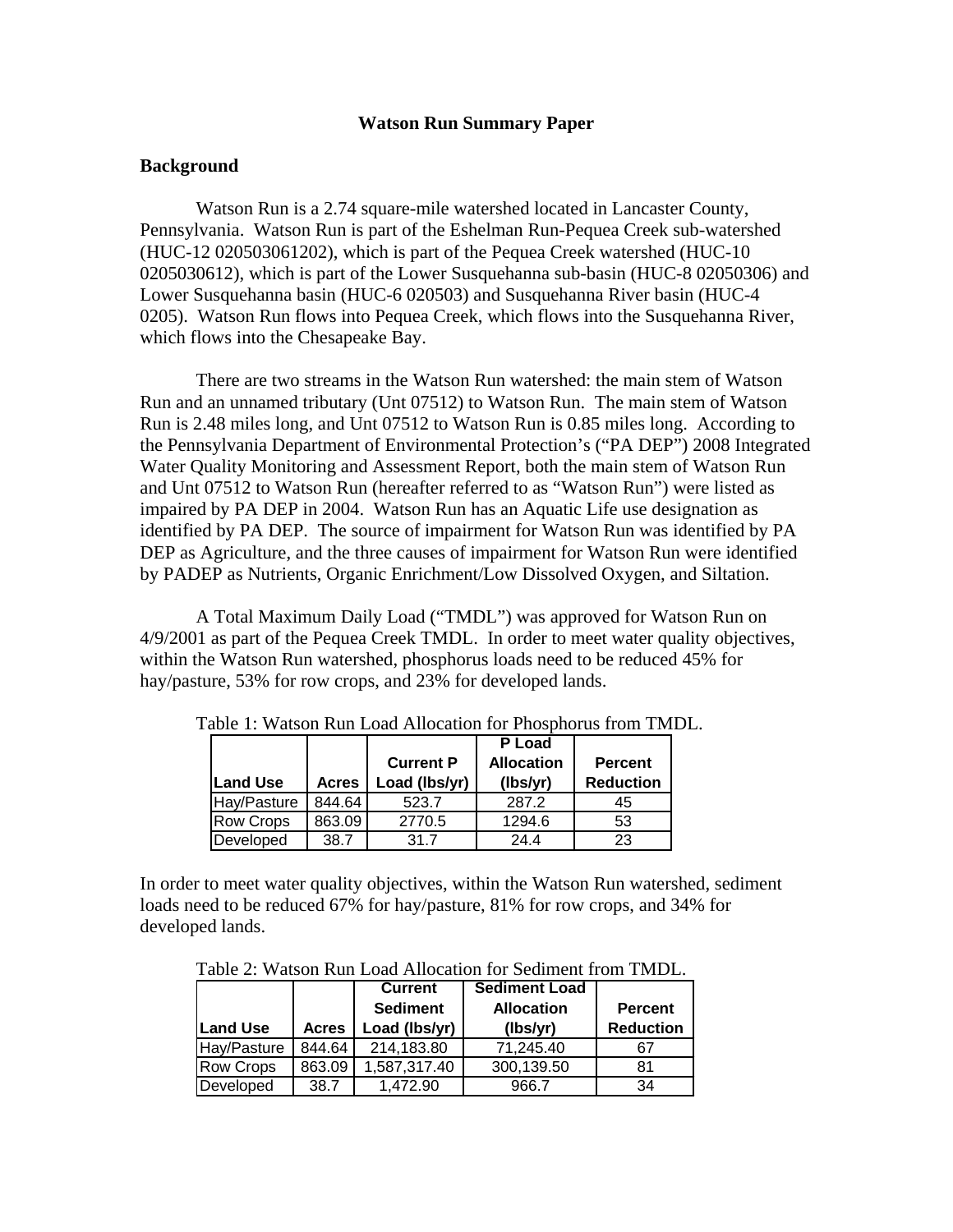EPA identified Watson Run as a target watershed for several reasons. First, Watson Run is impaired due to agriculture. Second, Watson Run is located within priority watershed identified by the Pennsylvania Chesapeake Bay Watershed Initiative that is being implemented by NRCS. Third, Watson Run is a headwater stream without any influence of any upstream water bodies. Therefore, stream impairments in Watson Run are not being caused by upstream sources and can be attributed to sources within the Watson Run watershed. Fourth, Watson Run has both animal feeding operations ("AFOs") and public water systems ("PWSs"), making it ideal for the combined efforts of the Safe Drinking Water Act ("SDWA") team and the concentrated animal feeding operation ("CAFO") team. Finally, Watson Run has multiple PWSs on treatment, indicative of an underlying drinking water issue. PWSs usually install treatment in response to sampling results that indicate drinking water concerns, such as elevated nitrates above 10 ppm. Of the five PWSs located within the Watson Run watershed, three (Harvest Drive Farm Motel, Watson Run Subdivision, Stoltzfus Farm Restaurant) are on treatment.

# **Inspections**

 From November 30 through December 18, 2009, EPA conducted site inspections of 24 farms located within the Watson Run watershed. LCCD and Amish leaders helped to sign farmers up for particular days and times to conduct the inspections. During each inspection, 2-3 EPA staff conducted the inspection with the farmer while accompanied by a representative of the Lancaster County Conservation District ("LCCD"). Standard EPA biosecurity protocols were followed on each farm. EPA inspectors used several checklists to help guide their inspections, and the checklists had been shared with DEP, LCCD, and the Pennsylvania State Conservation Commission ("SCC") during planning meetings.

### **Inspection Results**

 Of the 24 farms visited, 19 farms were primarily dairy operations and one farm was a pullet farm. The remaining four farms were not primarily livestock operations, though they did have a few animals present. One farm had one horse, eight miniature horses, and 20 sheep. A second farm had 10 ponies, a third farm had one horse, and the fourth farm had no animals. These four farms leased out all of their cropland to other farmers and did not do any crop farming themselves. The 19 dairy farms and one pullet farm are hereafter referred to as the 20 livestock farms or 20 crop farms.

The total number of animals on the 24 farms visited is shown in Table 3.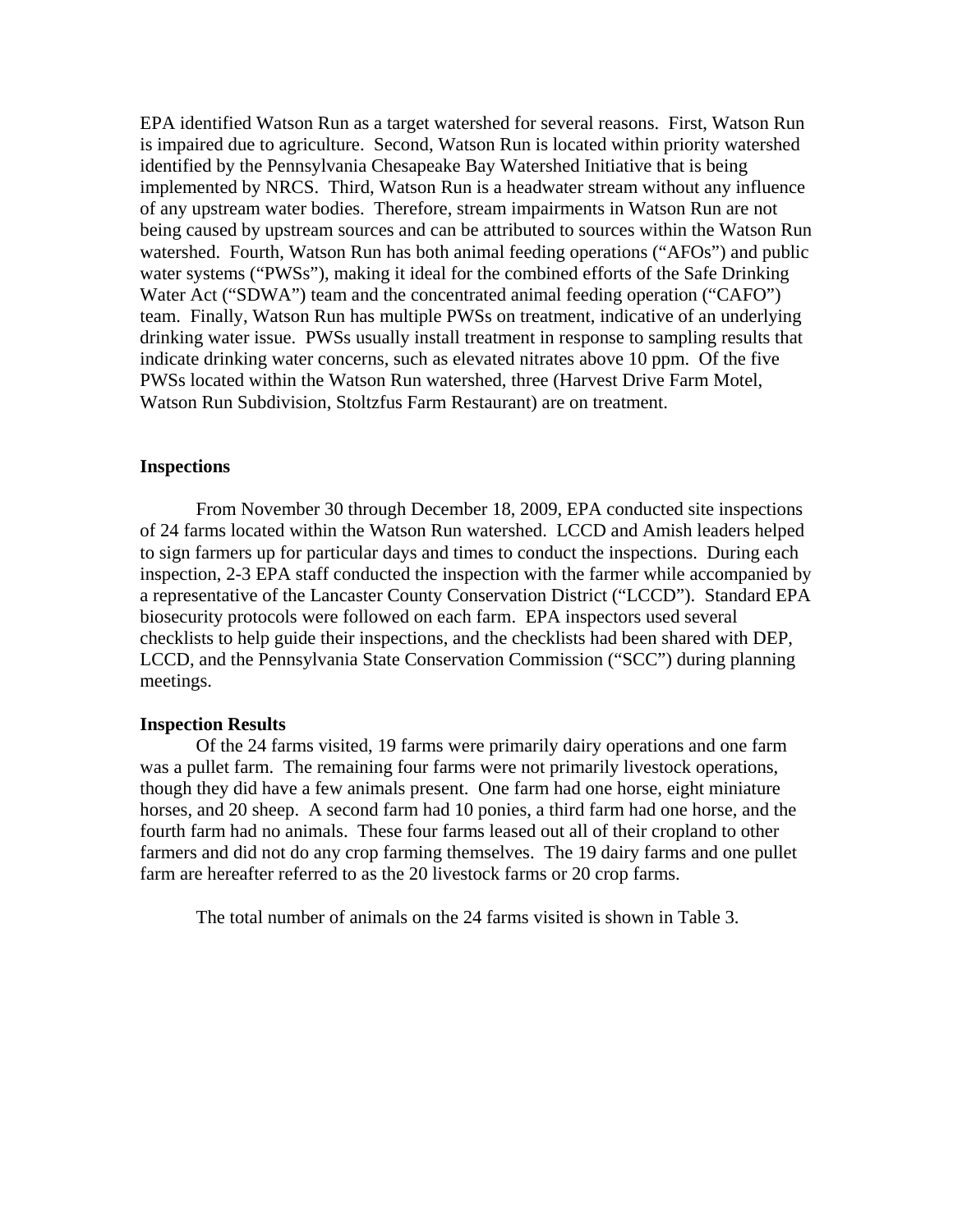| <b>Animal type</b> | # of animals |
|--------------------|--------------|
| Milk cows          | 796          |
| Dry cows           | 96           |
| Heifers/calves     | 669          |
| Horses             | 96           |
| <b>Mules</b>       | 103          |
| <b>Pullets</b>     | 46,000       |
| Sheep              | 20           |
| Swine              | 550          |

Table 3: Number of animals on farms in Watson Run watershed.

 Using the 2009-2010 PennState Agronomy Guide and PennState Agronomy Fact Sheet #54, EPA estimated the amount of nitrogen and phosphorus being generated by the Watson Run farmers (Table 4-5).

| <b>Animal type</b> | # of animals | Lb N generated/year |
|--------------------|--------------|---------------------|
| Milk cows          | 796          | 137,483.50          |
| Dry cows           | 96           | 16,808.40           |
| Heifers/calves     | 669          | 44,279.20           |
| <b>Horses</b>      | 96           | 10,564.80           |
| <b>Mules</b>       | 103          | 12,688.80           |
| <b>Pullets</b>     | 46,000       | 24,604.60           |
| Sheep              | 20           | 503.7               |
| Swine              | 550          | 16,009.80           |
| <b>Total</b>       |              | 262,942.50          |

Table 4: Amount of Nitrogen generated by Watson Run farms.

Table 5: Amount of Phosphorus ( $P_2O_5$ ) generated by Watson Run farms.

| <b>Animal type</b> | # of animals | Lb P2O5 generated/year |
|--------------------|--------------|------------------------|
| Milk cows          | 796          | 63,831.60              |
| Dry cows           | 96           | 5,602.80               |
| Heifers/calves     | 669          | 12,651.20              |
| Horses             | 96           | 4,402                  |
| <b>Mules</b>       | 103          | 5,287                  |
| <b>Pullets</b>     | 46,000       | 26,321.20              |
| Sheep              | 20           | 175.2                  |
| Swine              | 550          | 17,610.80              |
| Total              |              | 135,881.80             |

None of the farms in the watershed met the size thresholds for Large and Medium CAFOs identified in 40 CFR 122.23 and incorporated by reference in 25 Pa. Code § 92. Two of the farms had greater than two Animal Equivalent Units ("AEUs") per acre of land suitable for manure application, thereby meeting the definition of a Concentrated Animal Operation ("CAO") under Pennsylvania Act 38 Nutrient Management Regulations ("Act 38"). Under Act 38, CAOs are required to obtain and implement a nutrient management plan ("NMP") that has been approved by the local conservation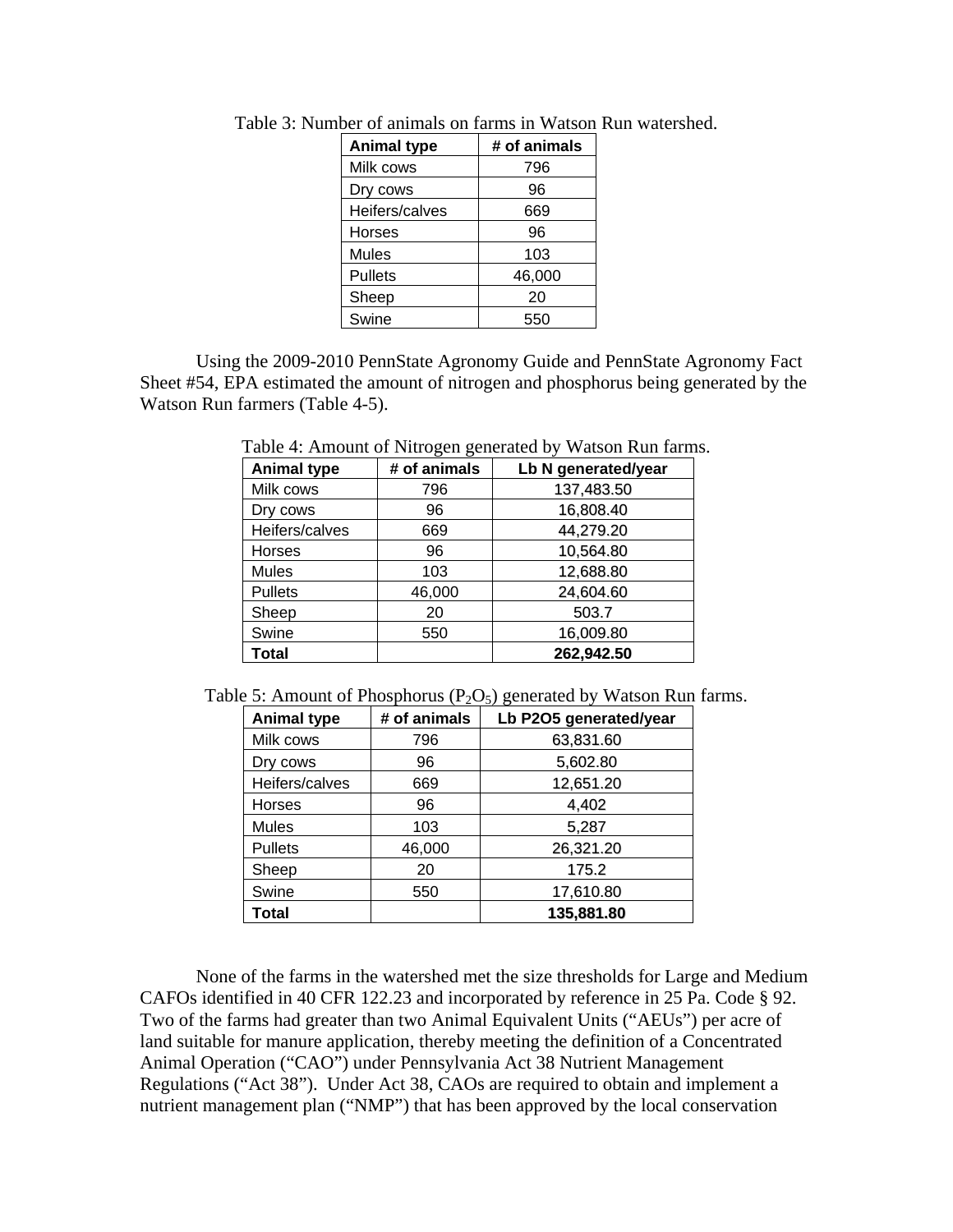district. One of the CAOs (Farm 20) stated that they had an NMP from 2001 and are in the process of having the NMP updated. The other CAO (Farm 18) stated that they did not have an NMP and are in the process of having an NMP developed by TeamAg. Several other farms had annual soil reports or crop management reports that contained manure application recommendations but did not necessarily meet the Act 38 requirements.

None of the farmers had Manure Management Plans ("MMPs") that are required by Pennsylvania of all farms under 25 Pa. Code § 91.36. Under 25 Pa. Code § 91.36, "the land application of animal manures and agricultural process wastewater" requires a permit or an MMP that meets the standards in Pennsylvania's Manure Management Manual. The NMPs developed by three farmers may meet this statutory requirement. EPA did not review the content of the Conservation Plans for compliance with the state requirements. Therefore, only three of the 20 farmers who are land applying manure (15%) had plans to be in compliance with 25 Pa. Code § 91.36.

None of the farmers had written erosion and sediment control plans ("E&S Plans") required by Pennsylvania of all farms under 25 Pa. Code § 102.4. Under 25 Pa. Code § 102.4, a written E&S Plan is required if a farmer is plowing or tilling (including no-till farming) more than  $5,000$ ft<sup>2</sup> of land. The E&S Plan must be designed "to minimize the potential for accelerated erosion and sedimentation from agricultural plowing or tilling activities." A farm conservation plan ("Conservation Plan") can be used to meet the E&S Plan requirement if it includes conservation practices necessary to protect water quality from accelerated erosion and sedimentation, and if it meets soil loss tolerance ("T") across the crop rotation. Three of the 20 livestock farms in the Watson Run watershed stated that they had Conservation Plans. EPA did not review the content of the Conservation Plans for compliance with the state requirements. Three other farmers stated that they are having a Conservation Plan developed, and one farmer asked the LCCD representative during the farm visit to help him get a conservation plan developed. Therefore, only three of the 20 farmers engaged in agricultural plowing of tilling activities (15%) had plans to be in compliance with 25 Pa. Code § 102.4.

 Of the 19 dairy farms visited, nine sold their milk to Land O'Lakes, four sold to Lanco Pennland, three were members of Dairy Farmers of America ("DFA"), one was a member of Maryland & Virginia Cooperative, one sold to Cloverland Dairies, and one sold to Natural Dairy Products. The one pullet farm grew pullets for Wenger's.

Fourteen of the 19 dairy farms used 100% of the manure generated on site without importing or exporting any manure. The remaining five dairy farms used most, 95%, ~83%, 80%, and ~67% of the dairy manure generated on site. One dairy farm that raised pigs exported 100% of the swine manure. The pullet farm exported 100% of the pullet manure and exported 80% of the heifer manure generated.

On the 19 dairy farms visited, the amount of manure storage ranged from 10 days to six months (Figure 1). Two farms had fewer than one month of manure storage available, and four farms had more than four months of available manure storage. Few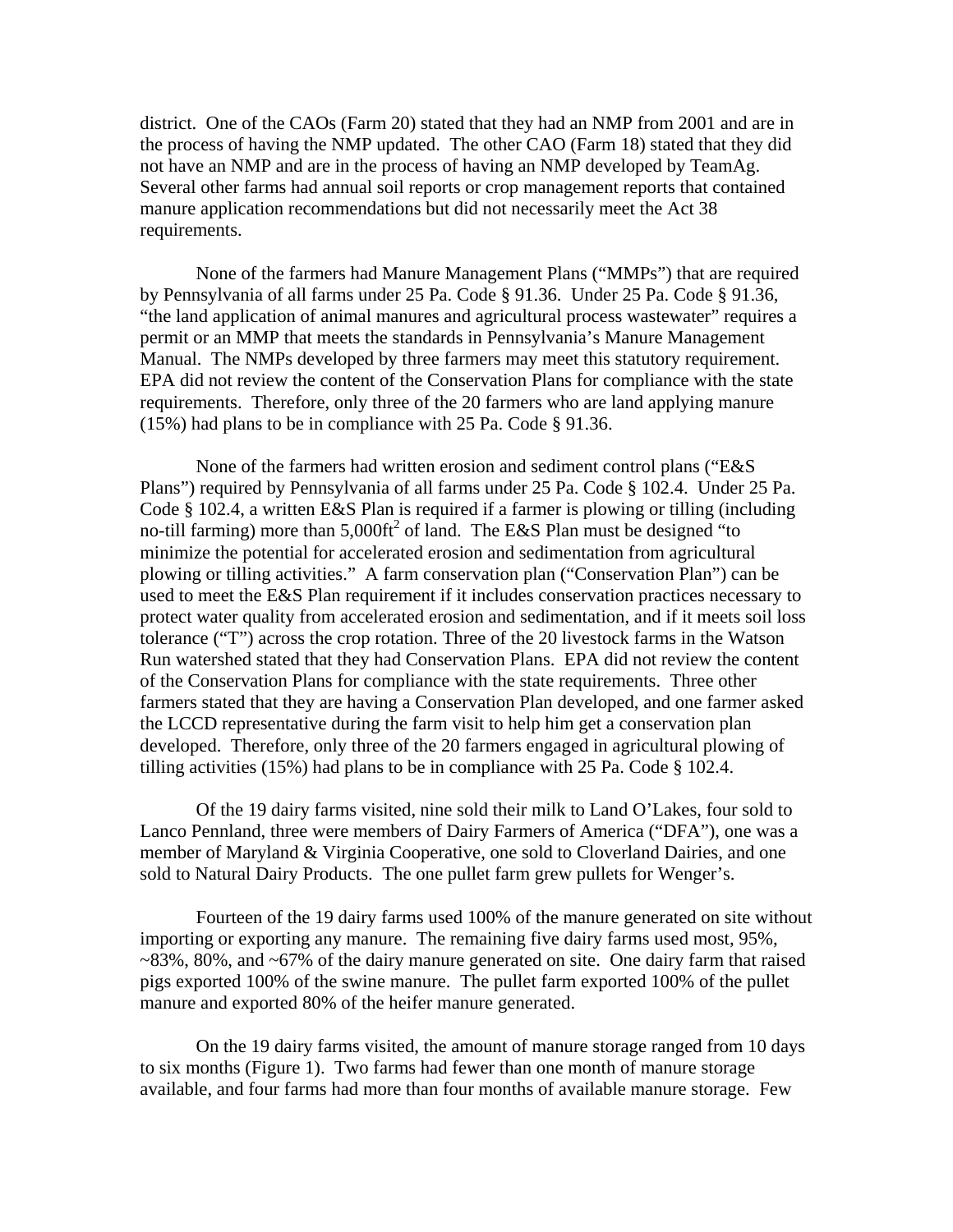farmers performed manure tests. Two farmers performed manure tests during the development of their NMPs, and one farmer performs manure tests every five years to plan for manure application.



Figure 1: Months of manure storage available at 19 dairy farms visited.

 There are approximately 1412 acres of land available for manure application that are controlled by the 24 farmers, including 1207 acres of cropland and 205 acres of pasture. EPA estimates that there are approximately 589 acres of corn, 578 acres of alfalfa, 20 acres of tobacco, 10 acres of soybeans, and 10 acres of wheat under control of the 20 crop farmers. $<sup>1</sup>$  $<sup>1</sup>$  $<sup>1</sup>$ </sup>

 Seventeen of the 20 crop farmers perform regular soil testing. Four farmers get soil tests for each field at least annually, twelve farmers get soil tests every two to three years, and one farmer gets soil tests every four years. One farmer stated that he perform soil tests on one-third of his fields each year so that all of his farm fields will be tested in a three-year period. Several other farmers also used this technique to perform their soil tests.

 Eighteen of the 20 crop farmers use either no-till or low-till cropping techniques on at least some of their fields. Nine of the farmers are using no-till/low-till on 100% of their croplands. The other nine farmers use no-till/low-till on "most", 95%, 85.7%, 60%, 50%, 50%, 25%, 20.7%, and 15.2% of their croplands. EPA estimates that no-till/low-till

 $\overline{a}$ 

<span id="page-4-0"></span><sup>&</sup>lt;sup>1</sup> EPA assumed equal number of acres under corn and alfalfa if farmer did not provide actual acres. EPA estimated 10 acres of soybeans and 10 acres of wheat for one farmer who stated he grew these crops but did not provide acreage.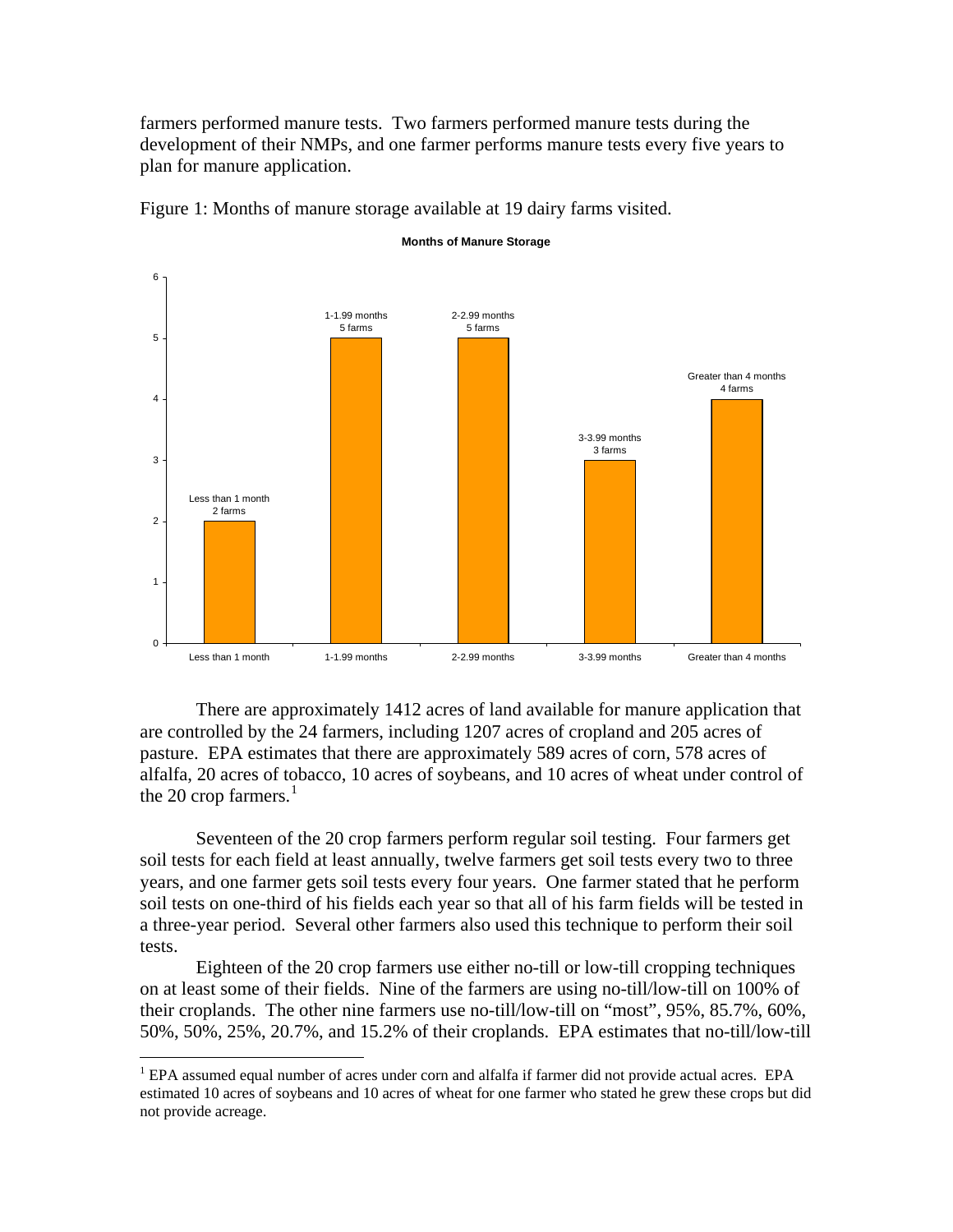techniques are used on approximately 763 acres of cropland under control of the 20 crop farmers.<sup>[2](#page-5-0)</sup>

 All 20 of the crop farmers in the Watson Run watershed utilized cover crops to some degree. Many farmers stated that they utilize cover crops as much as possible. Many farmers stated that due to the wet weather in Fall 2009, many farmers were late in harvesting their corn and planting cover crops. Therefore, many farmers stated that they would have liked to use more cover crops than they were able to actually plant.

 Based on field observations, EPA identified the location of Watson Run and its tributaries (Figure 2). Of the 24 farms visited, 11 of them were located adjacent to Watson Run or its tributaries. Five out of the 11 farms had some type of fencing, and only three farms had fencing on both sides of the stream that would actually exclude livestock. The 11 farms had  $\sim$ 13,900ft ( $\sim$ 2.63 miles) of streams, of which only  $\sim$ 1.415ft (~10.2%) were fenced on both sides to exclude livestock. Only one farmer had the entire stream on his property fenced out, which was done as part of receiving Natural Resources Conservation Service (NRCS) Environmental Quality Incentives Program (EQIP) costshare money to construct a new manure pit. An additional 2,000ft of stream were fenced on one side but not on the other side, thereby not excluding livestock from the stream. Only two of the 11 farms had any type of vegetated buffer along Watson Run or its tributaries. Approximately 815 ft of stream (~5.9%) had some type of vegetated buffer, which were a maximum of  $\sim$ 4-5ft wide on each side of the stream.

<span id="page-5-0"></span><sup>&</sup>lt;sup>2</sup> EPA assumed that the farmer who stated he uses no-till/low-till on "most of the corn" applied no-till/lowtill on 30 out of the 32.5 acres of corn under his control.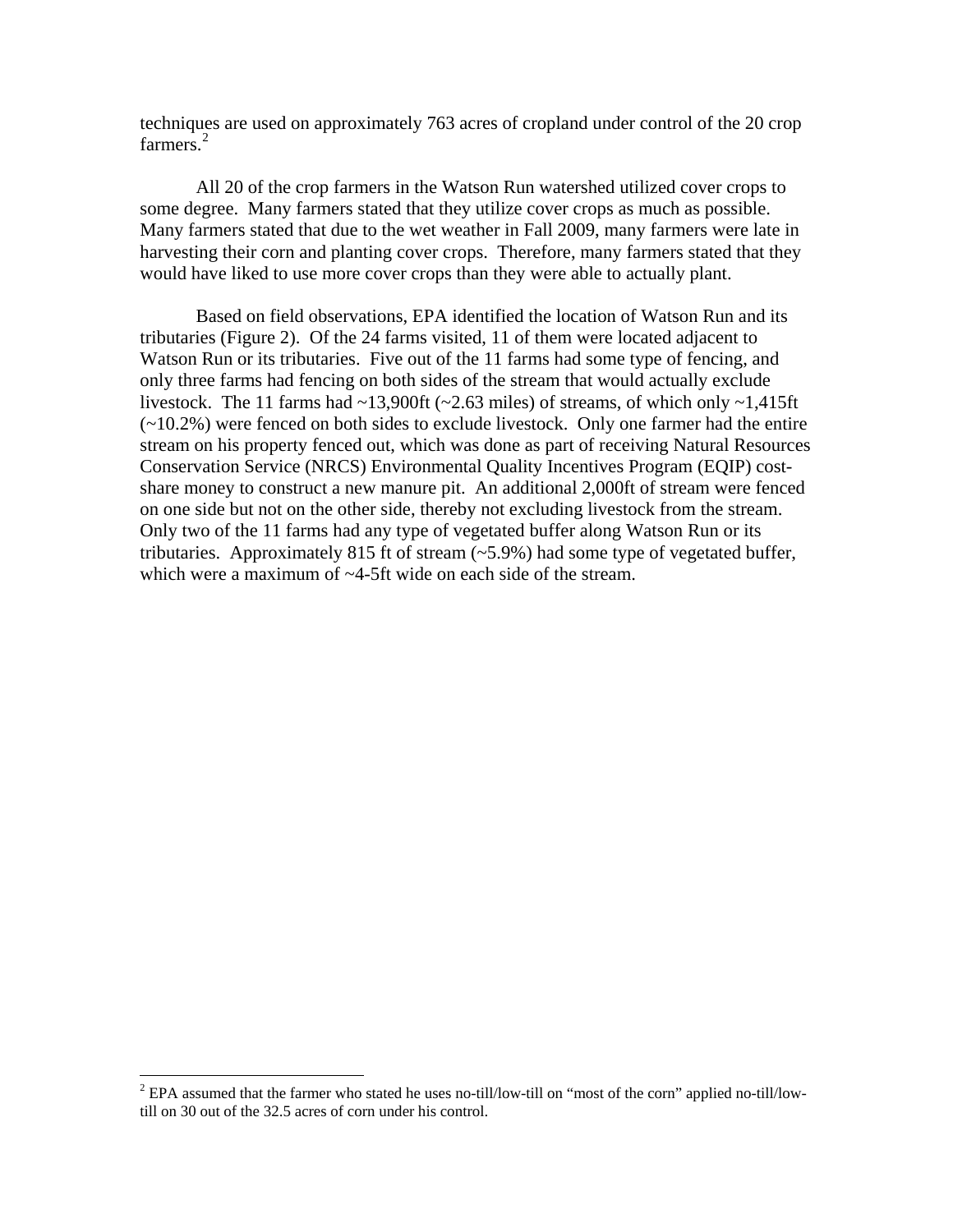

Figure 2: Map of Watson Run main stem and its tributaries, as identified by EPA.

 The 20 livestock farmers were asked how they handled mortality and disposed of dead livestock. The Pennsylvania Domestic Animal Act identifies the legal methods for disposing of dead farm animals in Pennsylvania. The four legal disposal methods are composting, rendering, burial, and incineration. All four disposal methods were used within the watershed (Figure 3). The most common disposal methods were composting and burial. Three farmers sent dead animals offsite for rendering by Dead Animal Removal. Many farmers stated that they used to send dead cows to Valley Protein until Valley Protein stopped taking dead cows for rendering. The pullet farm used incineration to dispose of dead birds. Three farmers stated that they disposed of dead calves by throwing them in the manure pit to decompose, and one farmer stated that he had disposed of a dead cow in the manure pit as well. Manure pits are not a legal disposal method in Pennsylvania. Four farmers stated that they had not had any cows die since Valley Protein stopped accepting dead cows. These farmers were unsure how they would dispose of dead animals, though one stated that he was considering offsite rendering.

Figure 3: Handling of dead livestock at 19 dairy farms and pullet farm.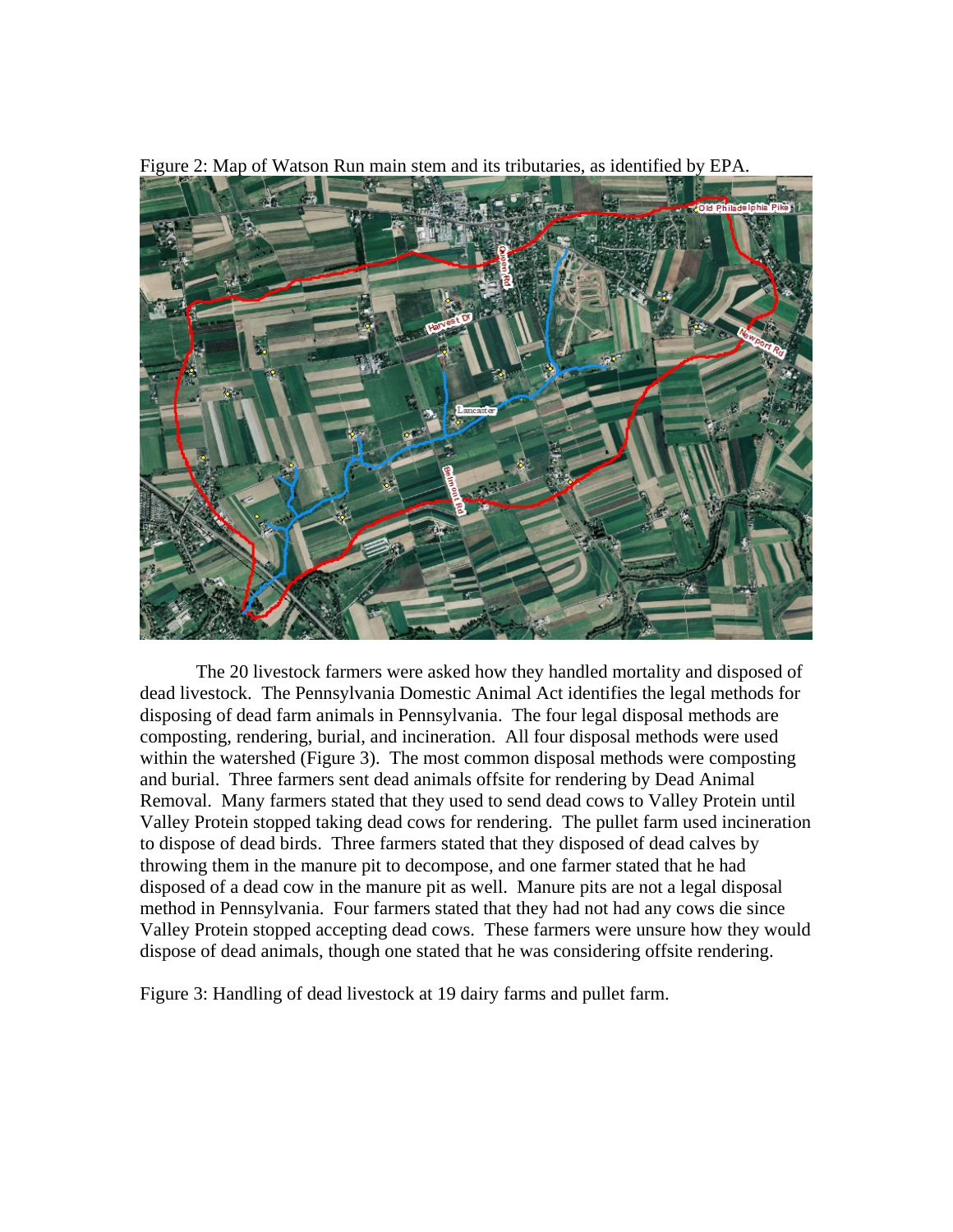#### **Mortality Management**



Most of the farmers in the watershed use septic systems, though three farmers stated that they were on public sewers that had recently been installed in Leacock Township.

Of the 24 farms visited, 18 used well water for their drinking water, two used spring water, and four used bottled water. Seven farms had chlorination systems installed to treat for bacteria. Four farms had ion exchange systems and two farms had reverse osmosis systems installed to treat for high nitrate levels.

During the inspections, EPA performed a public education outreach effort with the farmers to communicate potential health risks associated with drinking contaminated water. EPA provided pamphlets to the farmers that discussed well-head protection and steps the farmers could take to reduce the risk of drinking water contamination. As part of its public outreach, EPA offered free drinking water samples at all of the farms visited so that the farmers would know whether their drinking water had bacteria or nitrate contamination. Drinking water samples were collected at 19 of the 24 farms and analyzed for total coliforms, *E. coli*, and nitrate levels. Nine of the 19 farms tested positive for total coliforms, of which six tested positive for *E. coli*. *E. coli* levels ranged from 2 to 55 colonies/100mL. Sixteen of the 19 farms exceeded the Maximum Contaminant Level (MCL) for nitrate, which is 10mg/L. Of the three farms that did not exceed the nitrate MCL, one had an ion exchange treatment system and two stated they had a water softener. EPA suspects that the two farmers who stated they had a water softener did in fact have nitrate treatment systems.